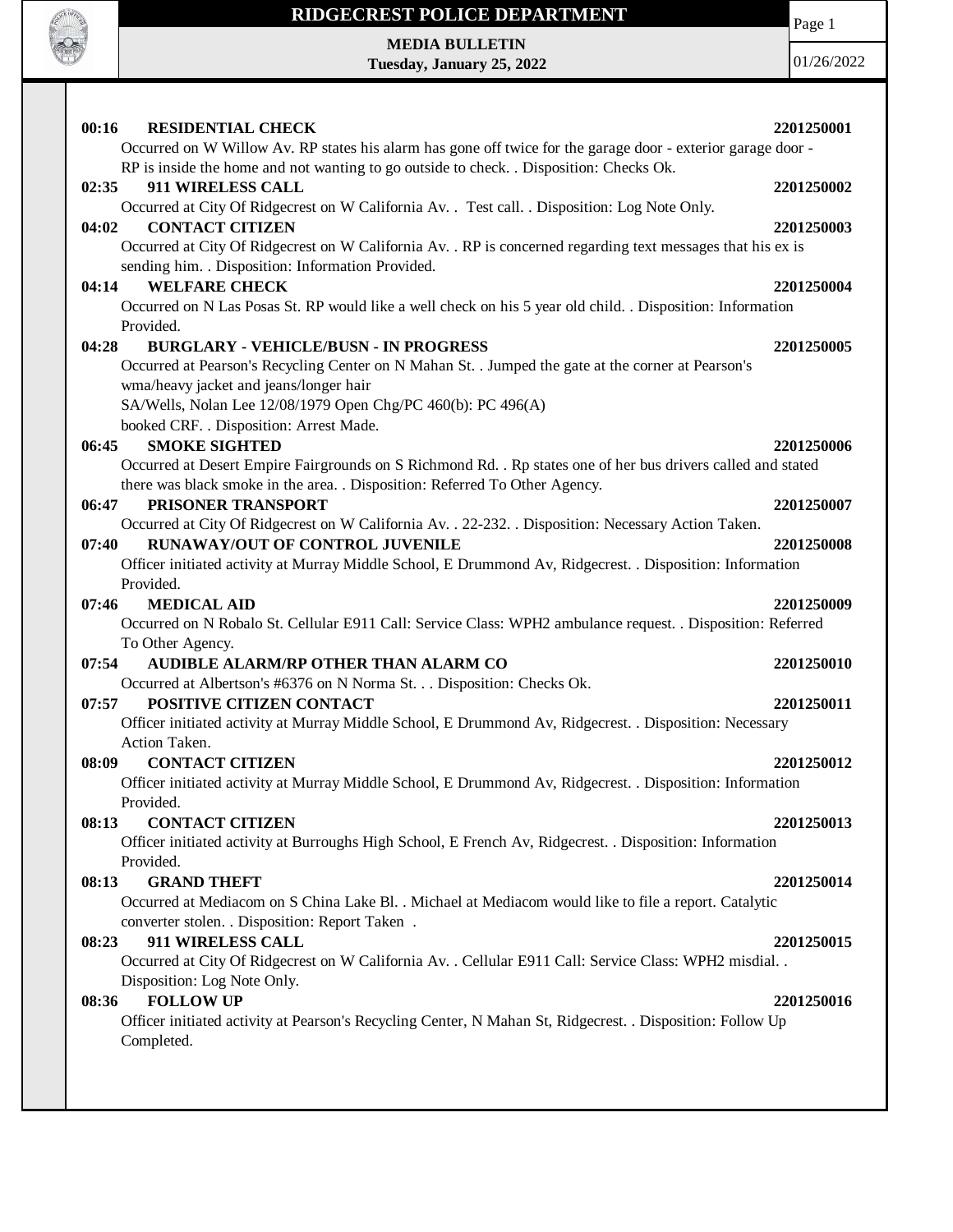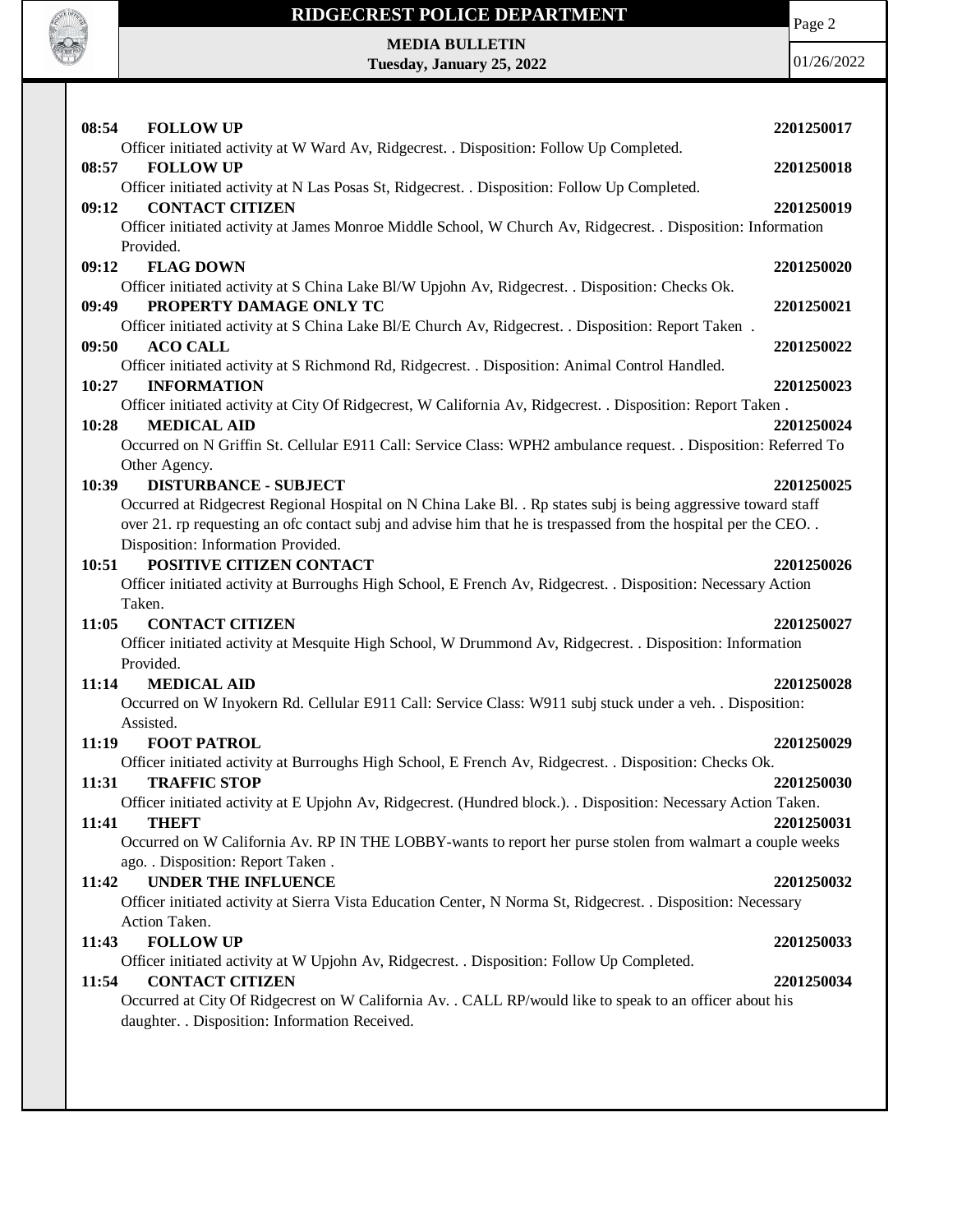

## **RIDGECREST POLICE DEPARTMENT**

Page 3

**MEDIA BULLETIN Tuesday, January 25, 2022**

01/26/2022

| 12:02<br><b>VANDALISM REPORT</b><br>Occurred on N Helena St. CALL RP/states that someone kicked in the garage door and the back door to the<br>residence/appears no items have been taken. . Disposition: Negative Contact.                                                                 | 2201250035               |
|---------------------------------------------------------------------------------------------------------------------------------------------------------------------------------------------------------------------------------------------------------------------------------------------|--------------------------|
| <b>EXTRA PATROL</b><br>12:06                                                                                                                                                                                                                                                                | 2201250036               |
| Officer initiated activity at Tennis Courts, E French Av, Ridgecrest. . Disposition: Checks Ok.<br>911 WIRELESS CALL<br>12:23<br>Occurred at City Of Ridgecrest on W California Av. . Cellular E911 Call: Service Class: WPH2 misdial. .                                                    | 2201250037               |
| Disposition: Log Note Only.<br><b>TRAFFIC STOP</b><br>12:26<br>Officer initiated activity at Burroughs High School, E French Av, Ridgecrest. . Disposition: Warning<br>(Cite/Verbal).                                                                                                       | 2201250038               |
| 12:28<br><b>TERRORIST THREATS</b><br>Occurred on W Benson Av. RP STATES SKYLAR VOIGHT/NATASHA. . Disposition: Unfounded.                                                                                                                                                                    | 2201250039               |
| 12:29<br><b>EXTRA PATROL</b><br>Officer initiated activity at Stater Brothers #109, N China Lake Bl, Ridgecrest. . Disposition: Checks Ok.                                                                                                                                                  | 2201250040               |
| PATROL CHECK<br>12:36<br>Officer initiated activity at Skate Park, E French Av, Ridgecrest. . Disposition: Checks Ok.                                                                                                                                                                       | 2201250041               |
| 12:38<br><b>SUBPOENA SERVICE</b><br>Officer initiated activity at W Bennett Av, Ridgecrest. . Disposition: Necessary Action Taken.                                                                                                                                                          | 2201250042               |
| <b>TRAFFIC STOP</b><br>12:38<br>Officer initiated activity at E French Av/E Drummond Av, Ridgecrest. . Disposition: Warning (Cite/Verbal).<br><b>CONTACT CITIZEN</b><br>12:39                                                                                                               | 2201250043<br>2201250044 |
| Occurred at City Of Ridgecrest on W California Av. . Rp is in the lobby would like to file a report. . Disposition:<br>Report Taken.<br><b>TRAFFIC STOP</b><br>12:40                                                                                                                        | 2201250045               |
| Officer initiated activity at E Drummond Av, Ridgecrest. (Hundred block.). . Disposition: Warning (Cite/Verbal).<br><b>FRAUDULENT REPORT</b><br>12:52<br>Occurred on S Locust St. Rp recieved a bunch of invoices for the home from fake companies. . Disposition:<br>Information Received. | 2201250046               |
| <b>TICKET SIGN OFF</b><br>13:07<br>Occurred at City Of Ridgecrest on W California Av. . Rp in the lobby -admin fee paid. . Disposition: Necessary<br>Action Taken.                                                                                                                          | 2201250047               |
| 13:13<br><b>FOLLOW UP</b><br>Officer initiated activity at Sierra Sands School District Office, W Felspar Av, Ridgecrest. . Disposition: Follow<br>Up Completed.                                                                                                                            | 2201250048               |
| <b>THEFT</b><br>13:16<br>Occurred at Pestmaster Services on W Graaf Av. . CALL RP/mail being stolen from mailbox. . Disposition:<br>Information Provided.                                                                                                                                   | 2201250049               |
| <b>WARRANT ARREST</b><br>13:22<br>Occurred at City Of Ridgecrest on W California Av. . SA/Kellenberger, Paul 10/09/83<br>RM048271A/\$25k/PC 602.1(A); PC 602(M). . Disposition: Report Taken.                                                                                               | 2201250051               |
| <b>MISSING PERSON</b><br>13:33<br>Occurred at City Of Ridgecrest on W California Av. . CALL RP/states her son brought her car back last night<br>but she has not seen him since and would like to report him missing/unknown clothing description<br>Disposition: Information Received.     | 2201250052               |
| <b>BREAKING/REMOVING VEHICLE PARTS</b><br>13:38<br>Occurred on S Lenore St. Rp requesting contact at the residence/states had license plates stolen off his<br>vehicle. . Disposition: Necessary Action Taken.                                                                              | 2201250053               |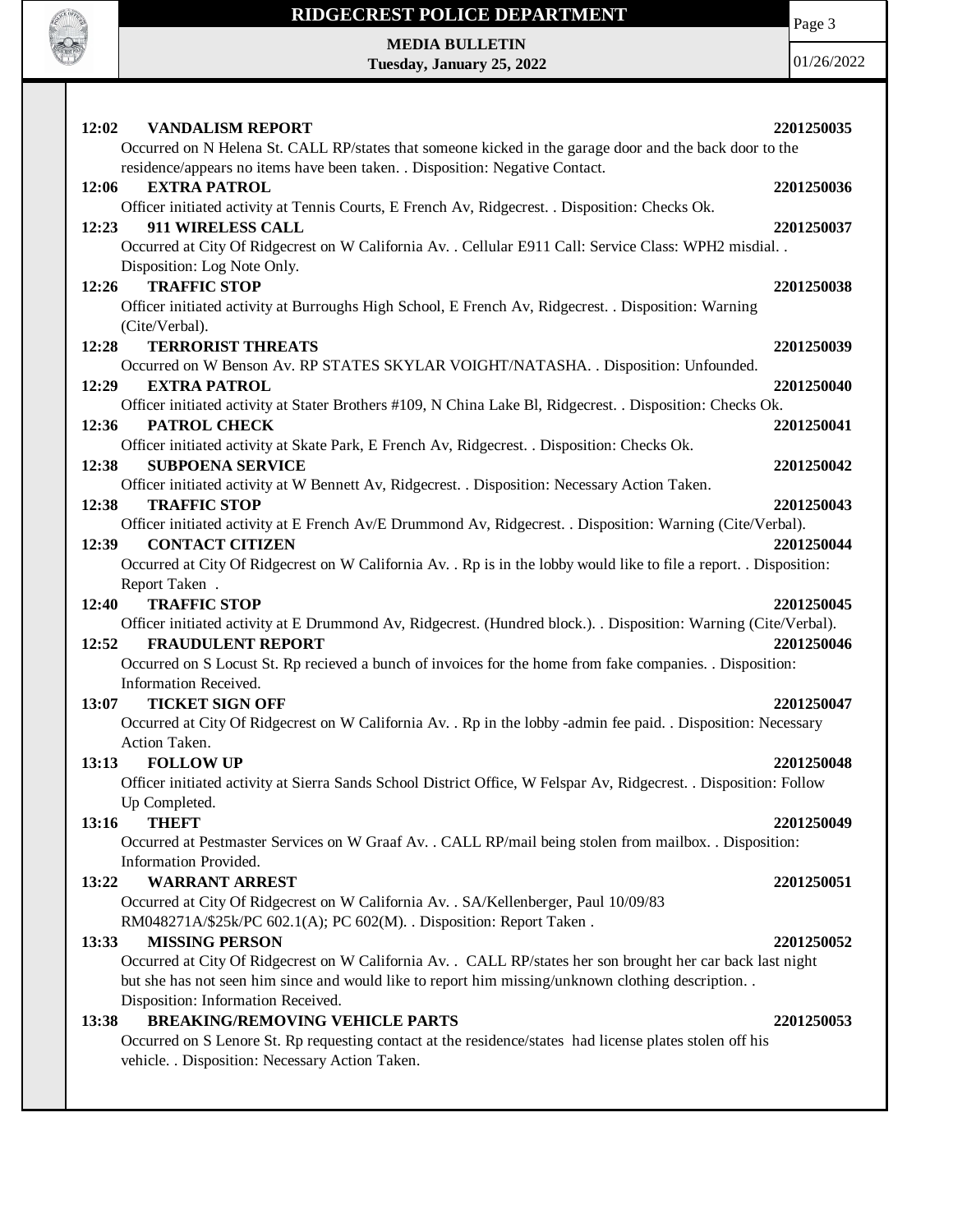